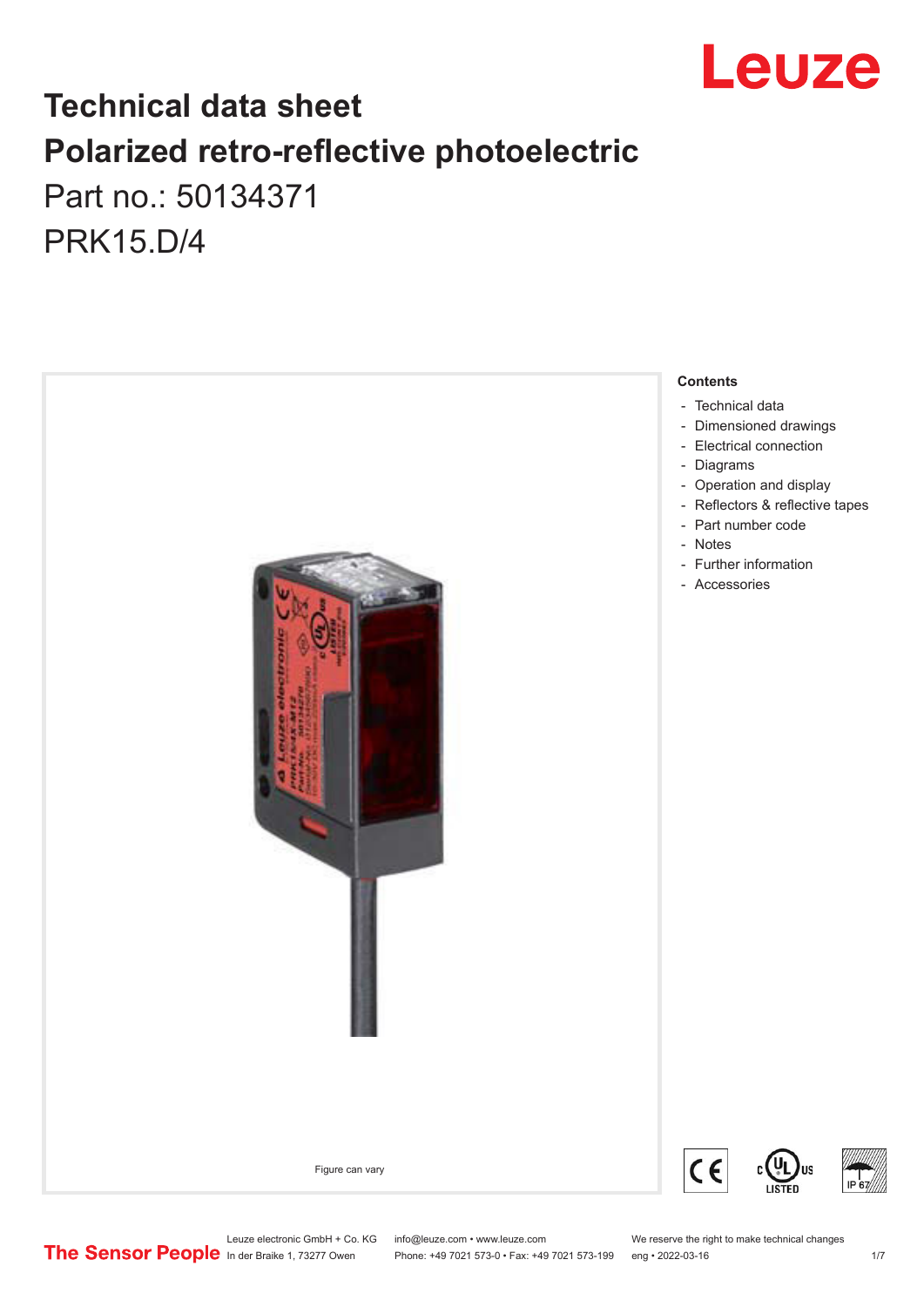## <span id="page-1-0"></span>**Technical data**

# Leuze

#### **Basic data**

| <b>Series</b>       | 15                                   |
|---------------------|--------------------------------------|
| Operating principle | Reflection principle                 |
| Application         | Detection of stretch-wrapped objects |
|                     |                                      |

#### **Optical data**

| <b>Operating range</b>          | Guaranteed operating range              |
|---------------------------------|-----------------------------------------|
| <b>Operating range</b>          | $0 6$ m, With reflector TK(S) $100x100$ |
| <b>Operating range limit</b>    | Typical operating range                 |
| <b>Operating range limit</b>    | $08$ m, With reflector TK(S) 100x100    |
| Light source                    | LED, Red                                |
| Wavelength                      | 640 nm                                  |
| <b>Transmitted-signal shape</b> | Pulsed                                  |
| LED group                       | Exempt group (in acc. with EN 62471)    |

#### **Electrical data**

| <b>Protective circuit</b> |                                                | Polarity reversal protection        |  |
|---------------------------|------------------------------------------------|-------------------------------------|--|
|                           |                                                | Short circuit protected             |  |
|                           |                                                |                                     |  |
|                           | Performance data                               |                                     |  |
|                           | Supply voltage $U_{\rm B}$                     | 10  30 V, DC, Incl. residual ripple |  |
|                           | <b>Residual ripple</b>                         | $0 15 \%$ , From $U_{p}$            |  |
|                           | <b>Open-circuit current</b>                    | $0.20 \text{ mA}$                   |  |
|                           |                                                |                                     |  |
|                           | <b>Outputs</b>                                 |                                     |  |
|                           | Number of digital switching outputs 1 Piece(s) |                                     |  |

| <b>Switching outputs</b> |                                    |
|--------------------------|------------------------------------|
| <b>Voltage type</b>      | DC.                                |
| Switching current, max.  | 100 mA                             |
| Switching voltage        | high: $\geq (U_{\text{B}} - 2.5V)$ |
|                          | low: $\leq 2.5V$                   |
|                          |                                    |

**Switching element** Transistor, PNP **Light switching** 

| <b>Switching output 1</b>  |
|----------------------------|
| <b>Switching element</b>   |
| <b>Switching principle</b> |

#### **Timing**

| <b>Switching frequency</b> | 500 Hz |  |
|----------------------------|--------|--|
| <b>Response time</b>       | 1 ms   |  |
| Readiness delay            | 300 ms |  |

#### **Connection**

| <b>Connection 1</b>       |                     |
|---------------------------|---------------------|
| <b>Function</b>           | Signal OUT          |
|                           | Voltage supply      |
| <b>Type of connection</b> | Cable               |
| Cable length              | 2,000 mm            |
| <b>Sheathing material</b> | <b>PUR</b>          |
| Cable color               | <b>Black</b>        |
| Number of conductors      | 3-wire              |
| Wire cross section        | $0.14 \text{ mm}^2$ |

#### **Mechanical data**

| Dimension (W x H x L)          | 15 mm x 42.7 mm x 30 mm      |
|--------------------------------|------------------------------|
| <b>Housing material</b>        | Plastic                      |
| <b>Plastic housing</b>         | <b>ABS</b>                   |
| Lens cover material            | Plastic                      |
| Net weight                     | 37 <sub>g</sub>              |
| <b>Housing color</b>           | <b>Black</b>                 |
| <b>Type of fastening</b>       | Through-hole mounting        |
|                                | Via optional mounting device |
|                                |                              |
| <b>Operation and display</b>   |                              |
| Type of display                | LED                          |
| <b>Number of LEDs</b>          | 2 Piece(s)                   |
|                                |                              |
| <b>Environmental data</b>      |                              |
| Ambient temperature, operation | $-4060 °C$                   |
| Ambient temperature, storage   | $-40$ 70 °C                  |
|                                |                              |
| <b>Certifications</b>          |                              |
| Degree of protection           | IP 67                        |
| <b>Protection class</b>        | III                          |
| <b>Certifications</b>          | c UL US                      |
| <b>Standards applied</b>       | IEC 60947-5-2                |
|                                |                              |
| <b>Classification</b>          |                              |
| <b>Customs tariff number</b>   | 85365019                     |
| <b>ECLASS 5.1.4</b>            | 27270902                     |
| <b>ECLASS 8.0</b>              | 27270902                     |
| <b>ECLASS 9.0</b>              | 27270902                     |
| <b>ECLASS 10.0</b>             | 27270902                     |
| <b>ECLASS 11.0</b>             | 27270902                     |
| <b>ECLASS 12.0</b>             | 27270902                     |
| <b>ETIM 5.0</b>                | EC002717                     |
| <b>ETIM 6.0</b>                | EC002717                     |
| <b>ETIM 7.0</b>                | EC002717                     |

Leuze electronic GmbH + Co. KG info@leuze.com • www.leuze.com We reserve the right to make technical changes<br>
The Sensor People in der Braike 1, 73277 Owen Phone: +49 7021 573-0 • Fax: +49 7021 573-199 eng • 2022-03-16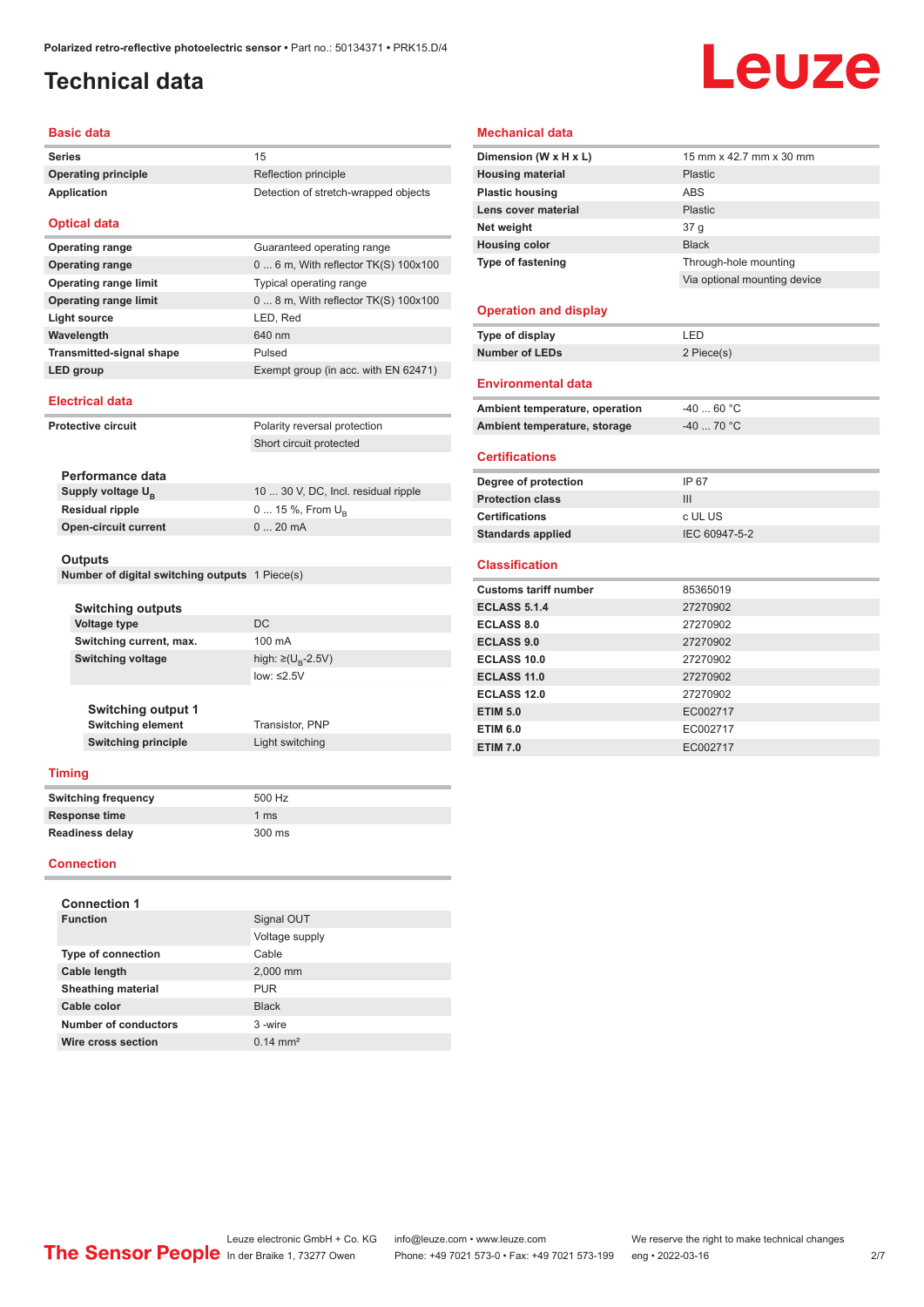## <span id="page-2-0"></span>**Dimensioned drawings**



All dimensions in millimeters



# **Electrical connection**

#### **Connection 1**

| <b>Function</b>             | Signal OUT            |
|-----------------------------|-----------------------|
|                             | Voltage supply        |
| Type of connection          | Cable                 |
| Cable length                | 2,000 mm              |
| <b>Sheathing material</b>   | <b>PUR</b>            |
| Cable color                 | <b>Black</b>          |
| <b>Number of conductors</b> | 3-wire                |
| Wire cross section          | $0.14 \, \text{mm}^2$ |

#### **Conductor color Conductor assignment**

| <b>Brown</b> | V+               |
|--------------|------------------|
| <b>Blue</b>  | <b>GND</b>       |
| <b>Black</b> | OUT <sub>1</sub> |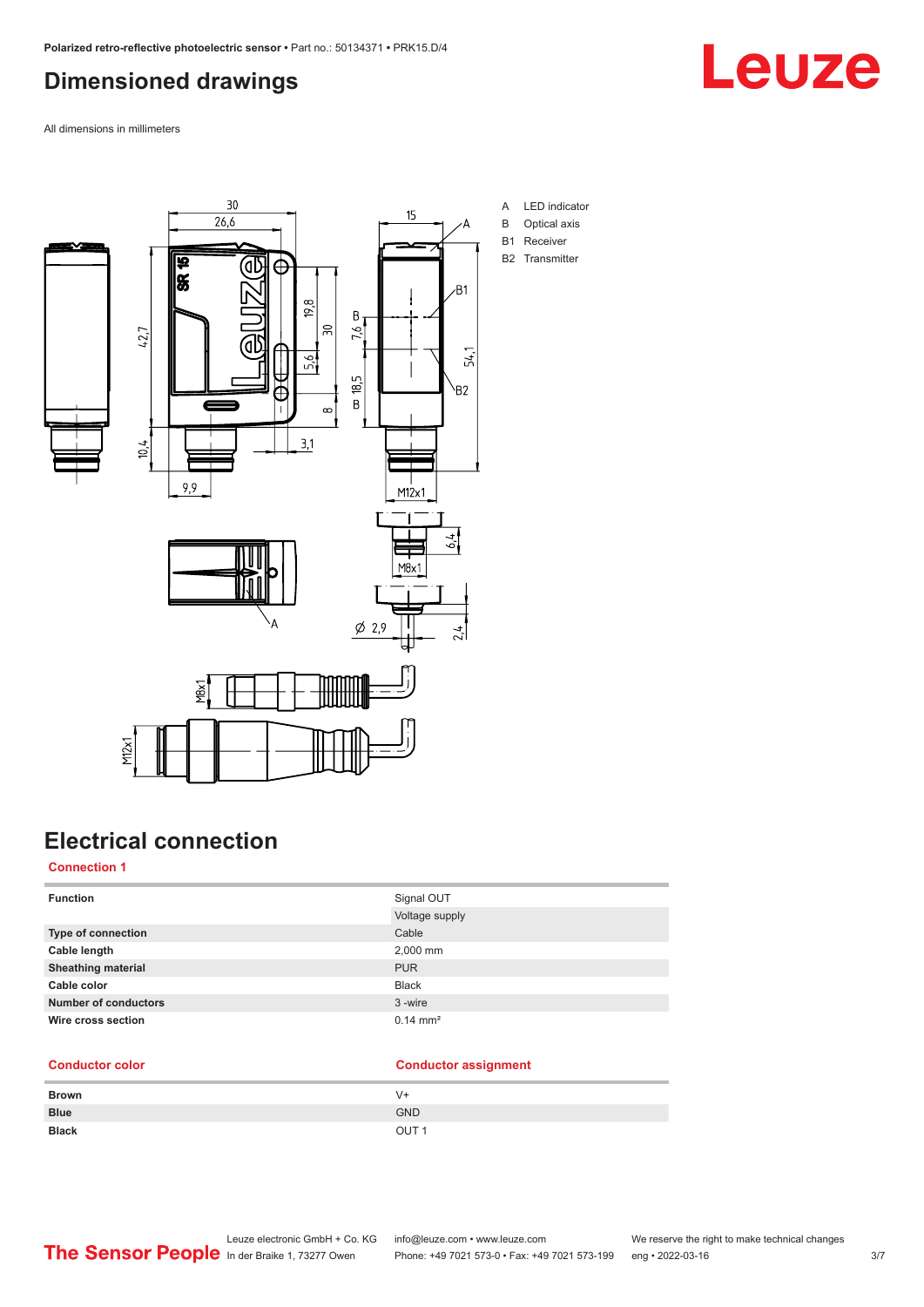#### <span id="page-3-0"></span>**Diagrams**

# Leuze

Typ. function reserve



Typ. response behavior (TKS100x100)



# **Operation and display**

| <b>LED</b>     | <b>Display</b>           | <b>Meaning</b>                       |
|----------------|--------------------------|--------------------------------------|
|                | Green, continuous light  | Operational readiness                |
| $\overline{2}$ | Yellow, continuous light | Light path free                      |
|                | Yellow, flashing         | Light path free, no function reserve |

### **Reflectors & reflective tapes**

| Part no. | <b>Designation</b> | <b>Operating range</b><br><b>Operating range</b> | <b>Description</b>                                                                                                                                                                                                                     |
|----------|--------------------|--------------------------------------------------|----------------------------------------------------------------------------------------------------------------------------------------------------------------------------------------------------------------------------------------|
| 50117583 | MTKS 50x50.1       | $0.33.5$ m<br>$0.224$ m                          | Design: Rectangular<br>Triple reflector size: 1.2 mm<br>Reflective surface: 50 mm x 50 mm<br>Material: Plastic<br>Base material: Plastic<br>Chemical designation of the material: PMMA8N<br>Fastening: Through-hole mounting, Adhesive |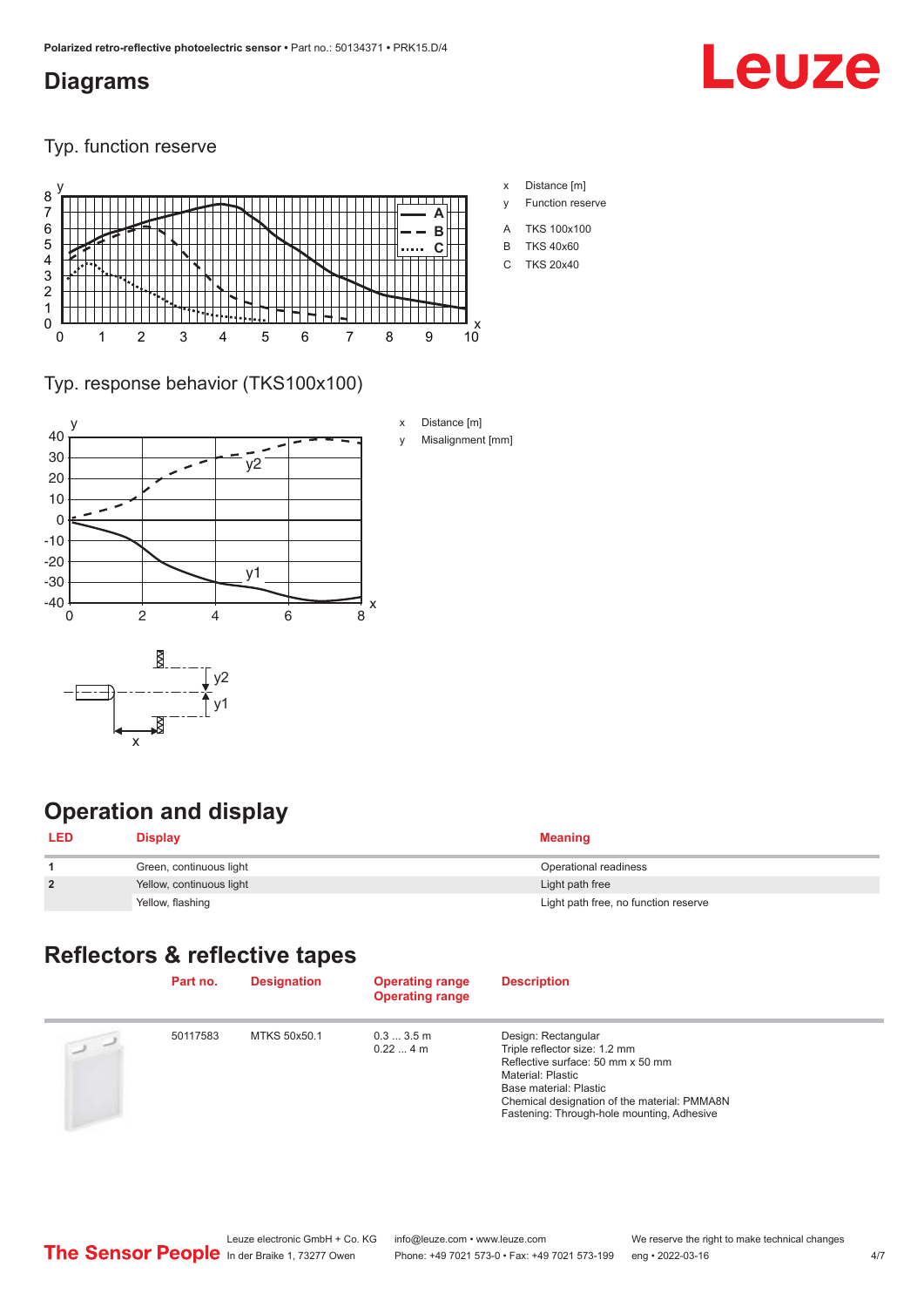#### <span id="page-4-0"></span>**Reflectors & reflective tapes**

# Leuze

| Part no. | <b>Designation</b> | <b>Operating range</b><br><b>Operating range</b> | <b>Description</b>                                                                                                                                                                                                                          |
|----------|--------------------|--------------------------------------------------|---------------------------------------------------------------------------------------------------------------------------------------------------------------------------------------------------------------------------------------------|
| 50110192 | REF 6-A-50x50      | $0.132.5$ m<br>0.13m                             | Design: Rectangular<br>Triple reflector size: 0.3 mm<br>Reflective surface: 50 mm x 50 mm<br>Material: Plastic<br>Chemical designation of the material: PMMA<br>Fastening: Self-adhesive                                                    |
| 50003192 | TK 100x100         | 0.076m<br>0.058m                                 | Design: Rectangular<br>Triple reflector size: 4 mm<br>Reflective surface: 96 mm x 96 mm<br>Material: Plastic<br>Base material: Plastic<br>Chemical designation of the material: PMMA8N<br>Fastening: Rear side can be glued                 |
| 50022816 | <b>TKS 100X100</b> | 0.076m<br>0.058m                                 | Design: Rectangular<br>Triple reflector size: 4 mm<br>Reflective surface: 96 mm x 96 mm<br><b>Material: Plastic</b><br>Base material: Plastic<br>Chemical designation of the material: PMMA8N<br>Fastening: Through-hole mounting, Adhesive |
| 50081283 | <b>TKS 20X40</b>   | 0.122m<br>0.083m                                 | Design: Rectangular<br>Triple reflector size: 2.3 mm<br>Reflective surface: 16 mm x 38 mm<br>Material: Plastic<br>Base material: Plastic<br>Chemical designation of the material: PMMA8N<br>Fastening: Through-hole mounting, Adhesive      |
| 50040820 | <b>TKS 40X60</b>   | 0.083m<br>0.064m                                 | Design: Rectangular<br>Triple reflector size: 4 mm<br>Reflective surface: 37 mm x 56 mm<br><b>Material: Plastic</b><br>Base material: Plastic<br>Chemical designation of the material: PMMA8N<br>Fastening: Through-hole mounting, Adhesive |

#### **Part number code**

Part designation: **AAA15d.EE/ ff-HH**

| AAA15 | Operating principle / construction<br>HT15: diffuse reflection sensor with background suppression<br>PRK15: retro-reflective photoelectric sensor with polarization filter<br>LS15: throughbeam photoelectric sensor transmitter<br>LE15: throughbeam photoelectric sensor receiver |
|-------|-------------------------------------------------------------------------------------------------------------------------------------------------------------------------------------------------------------------------------------------------------------------------------------|
| d     | Light type<br>n/a: red light<br>I: infrared light                                                                                                                                                                                                                                   |
| EE    | Equipment<br>1: adjustable range<br>D: Detection of stretch-wrapped objects                                                                                                                                                                                                         |
| ff    | Switching output / Function<br>2: NPN transistor output, light switching<br>N: NPN transistor output, dark switching<br>4: PNP transistor output, light switching<br>P: PNP transistor output, dark switching<br>X: pin not used                                                    |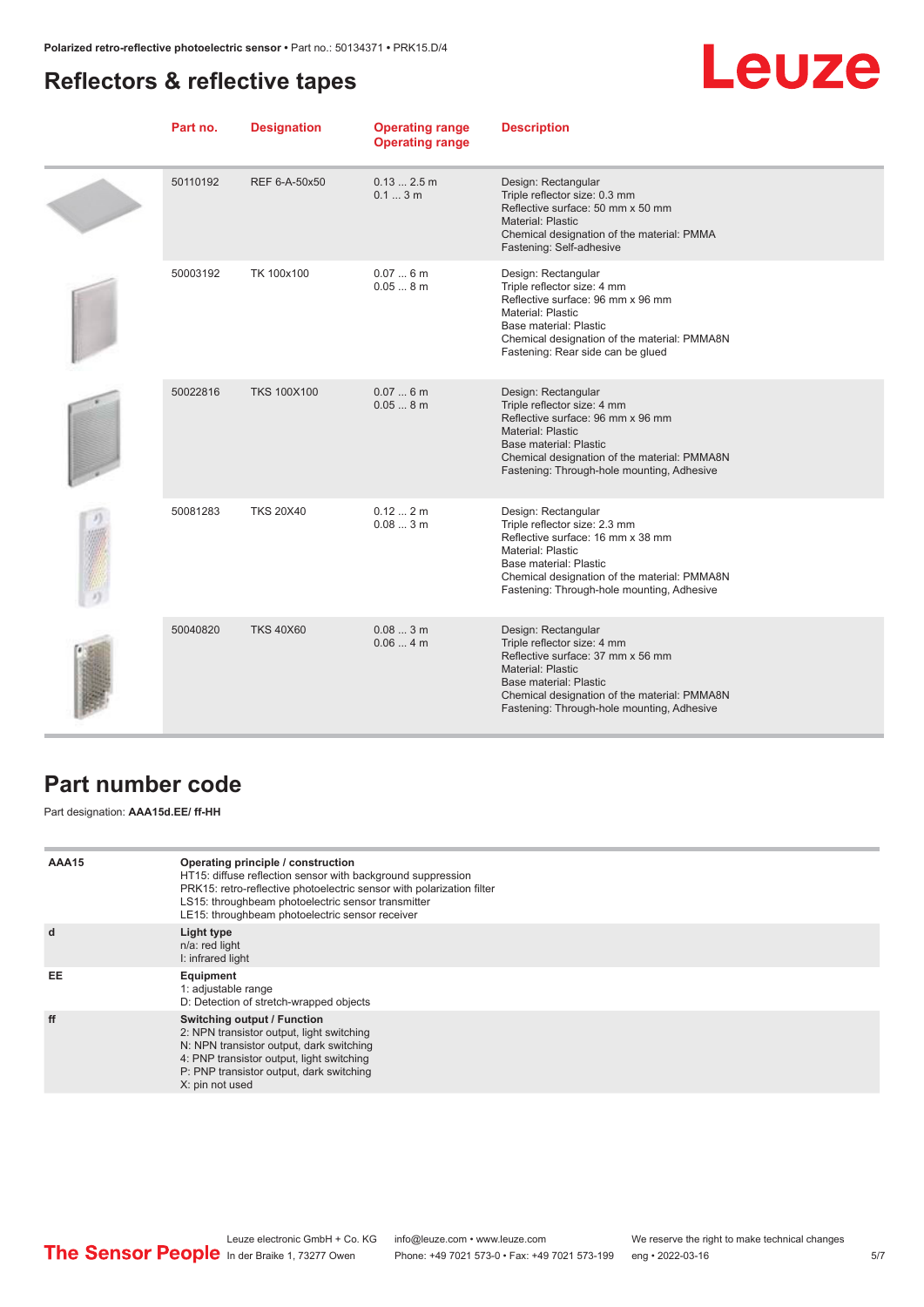#### <span id="page-5-0"></span>**Part number code**



**HH Electrical connection** n/a: cable, standard length 2000 mm, 3-wire M8: M8 connector, 4-pin (plug) 200-M12: cable, length 200 mm with M12 connector, 4-pin, axial (plug) M12: M12 connector, 4-pin (plug)

| <b>Note</b>                                                                                  |
|----------------------------------------------------------------------------------------------|
| ∜ A list with all available device types can be found on the Leuze website at www.leuze.com. |

#### **Notes**

| Observe intended use!                                                                                                                                                                                                         |
|-------------------------------------------------------------------------------------------------------------------------------------------------------------------------------------------------------------------------------|
| $\%$ This product is not a safety sensor and is not intended as personnel protection.<br>$\&$ The product may only be put into operation by competent persons.<br>♦ Only use the product in accordance with its intended use. |

### **Further information**

• Light source: Average life expectancy 100,000 h at an ambient temperature of 25 °C

## **Accessories**

# Mounting technology - Mounting brackets

| Part no. | <b>Designation</b> | <b>Article</b>  | <b>Description</b>                                                                                                                                                                       |
|----------|--------------------|-----------------|------------------------------------------------------------------------------------------------------------------------------------------------------------------------------------------|
| 50040269 | <b>BT 25</b>       | Mounting device | Design of mounting device: Angle, L-shape<br>Fastening, at system: Through-hole mounting<br>Mounting bracket, at device: Screw type<br>Type of mounting device: Rigid<br>Material: Metal |

## Mounting technology - Rod mounts

|          | Part no. | <b>Designation</b> | <b>Article</b>  | <b>Description</b>                                                                                                                                                                                               |
|----------|----------|--------------------|-----------------|------------------------------------------------------------------------------------------------------------------------------------------------------------------------------------------------------------------|
| $\log P$ | 50117829 | BTP 200M-D12       | Mounting system | Design of mounting device: Protection hood<br>Fastening, at system: For 12 mm rod<br>Mounting bracket, at device: Screw type<br>Type of mounting device: Clampable, Adjustable, Turning, 360°<br>Material: Metal |